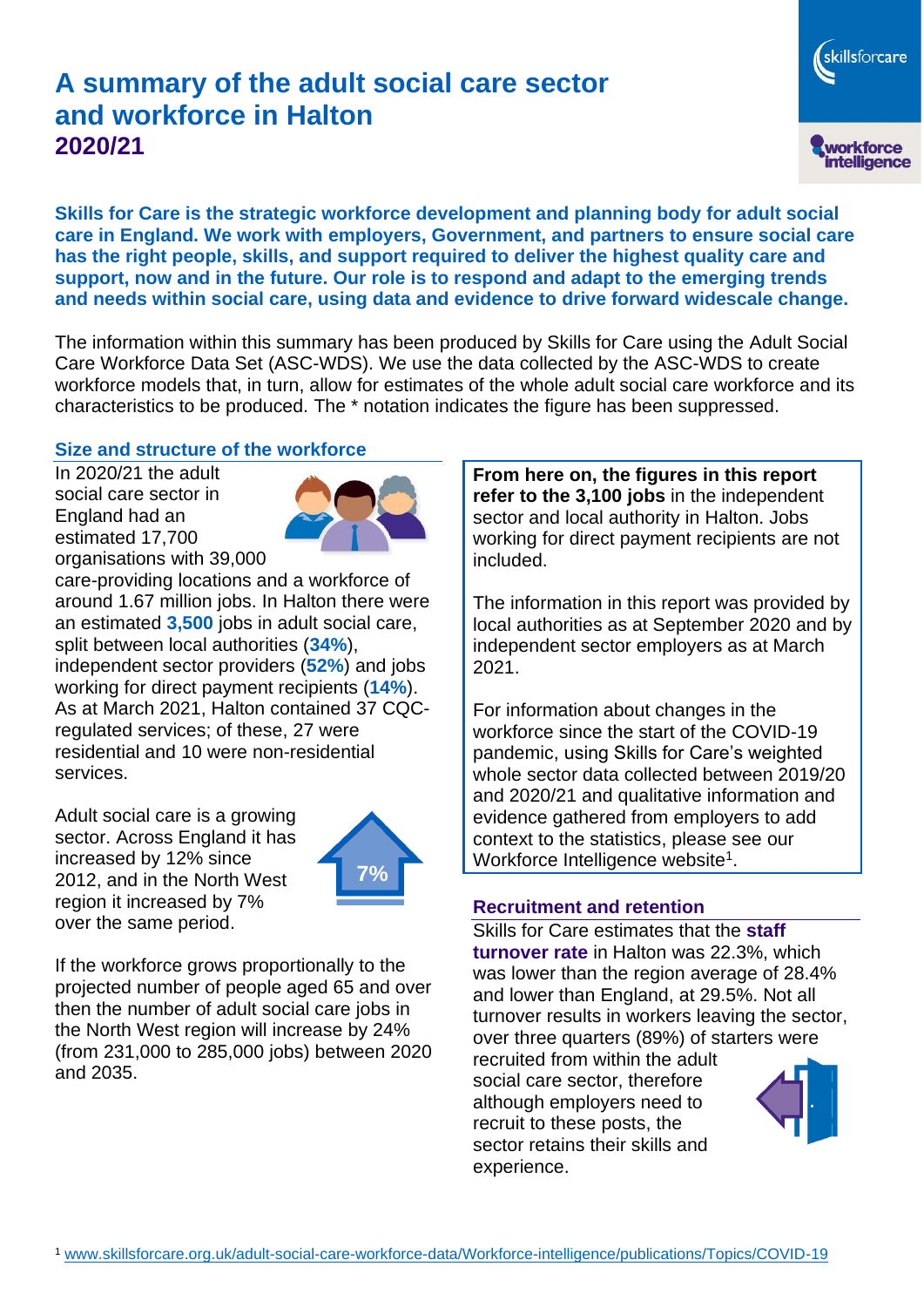Adult social care has an experienced 'core' of workers. Workers in Halton had on average **9.9 years of experience in the sector** and 82% of the workforce had been working in the sector for at least three years.

Using both workforce intelligence evidence and our links with employers and stakeholders across England, we know that recruitment and retention is one of the largest issues faced by employers. We have many resources and tools available to help, for example the 'Values-based recruitment and retention toolkit'<sup>2</sup> and 'Seeing potential: widen your talent pool'. <sup>3</sup> For more information please visit: [www.skillsforcare.org.uk/recruitment-retention](http://www.skillsforcare.org.uk/recruitment-retention)

#### **Employment information**

We estimate Halton had **3,100** adult social care jobs employed in the local authority and independent sectors. These included 300 managerial roles, 125 regulated professionals, 2,100 direct care (including 1,600 care workers), and 550 othernon-care proving roles.

The average number of **sickness days** taken in the last year in Halton was 13.0, (10.9 in North West and 9.5 across England). With an estimated directly employed workforce of 2,800, this would mean employers in Halton lost approximately **36,000 days to sickness in 2020/21**. In England levels of staff sickness have nearly doubled over the course of the pandemic between 2019/20 and 2020/21, in total around 6 million extra days were lost to sickness than in the year before.

Less than a quarter (22%) of the workforce in Halton were on zero-hours contracts. Around two fifths (43%) of the workforce usually worked full-time hours and 57% were parttime.

### **Chart 1. Proportion of workers on zero hours contracts by area**

**England** North West Halton



### **Workforce demographics**

The majority (83%) of the workforce in Halton were female, and the average age was 44.2 years old. Workers aged 24 and



under made up 8% of the workforce and workers aged over 55 represented 28%. Given this age profile approximately 850 people will be reaching retirement age in the next 10 years.

Nationality varied by region, in England 83% of the workforce identified as British, while in the North West region this was 93%. An estimated 97% of the workforce in Halton identified as British, 2% identified as of an EU nationality and 1% a non-EU nationality, therefore there was a similar reliance on EU and non-EU workers.

### **Pay**



Table 1 shows the full-time equivalent annual or hourly pay rate of selected job roles in Halton (area), North West (region) and England. All figures

represent the independent sector as at March 2021, except social workers which represent the local authority sector as at September 2020. At the time of analysis, the National Living Wage was £8.72.

#### **Table 1. Average pay rate of selected job roles by area**

|                                 | <b>England</b> | <b>Region</b> | Area    |
|---------------------------------|----------------|---------------|---------|
| Full-time equivalent annual pay |                |               |         |
| Social Worker <sup>t</sup>      | £37,100        | £35,300       | £33,600 |
| Registered nurse                | £33,600        | £32,500       | £32,500 |
| Hourly pay                      |                |               |         |
| National Living<br>Wage         | £8.72          | £8.72         | £8.72   |
| Senior care worker              | £10.00         | £9.80         | £9.72   |
| Care worker                     | £9.29          | £9.08         | £9.10   |
| Support and<br>outreach         | £9.53          | £9.20         | £9.13   |

†Local authority social workers only.

Please note that pay varies by sector, with local authority pay generally being higher than independent sector pay.

[www.skillsforcare.org.uk/vba](http://www.skillsforcare.org.uk/vba)